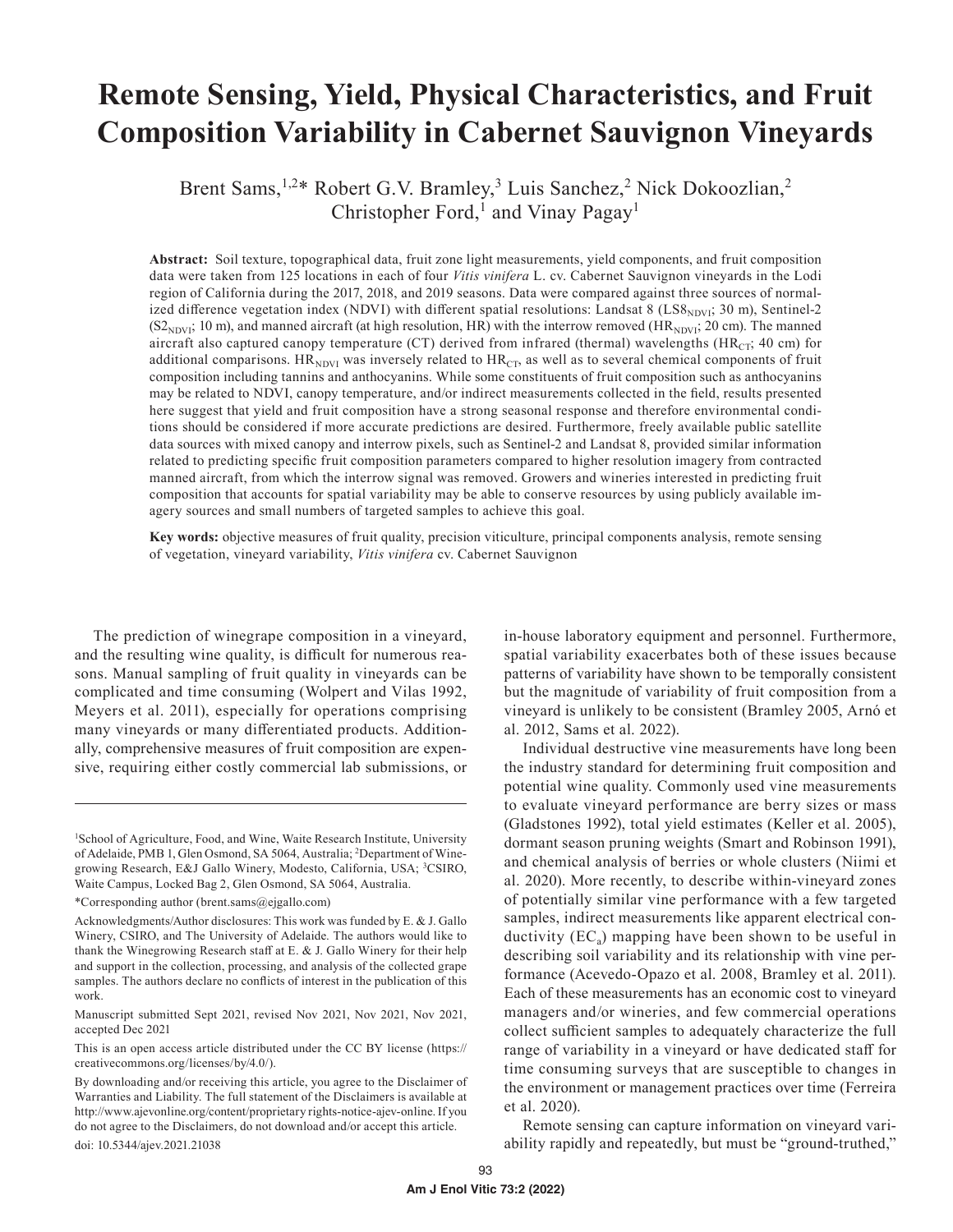or validated by measurements collected at the field level, for crop metrics to be useful (Sun et al. 2017), although targeting indirect measurements or samples to vineyard zones based on spatial variability can reduce sample requirements (Meyers et al. 2011). Because all available sources of remote sensing information must be validated by ground measurements, and high-resolution imagery captured by many commercial manned aircraft platforms requires additional spectral and geometric calibrations for quantitative assessment, it would be useful to understand the capabilities of different sensors in predicting fruit composition at harvest to reduce these costs. As imagery from highly calibrated public satellite platforms like the European Space Agency's (ESA) Sentinel and the National Aeronautics and Space Administration's (NASA) Landsat becomes available at increasing spatial and temporal resolution, and at no cost, imagery obtained from manned and unmanned commercial aircraft flying at relatively low altitudes may not be necessary for many applications, such as discriminating zones for differential harvests or zonal vineyard management.

Remote sensing analysis of vineyards began in earnest two decades ago as Dobrowski et al. (2002) used imagery acquired using manned aircraft, and Johnson (2003) used imagery from satellites as tools for understanding grapevine canopies. Lamb et al. (2004), Bramley et al. (2011), Hall et al. (2011), Trought and Bramley (2011), and Song et al. (2014) found relationships between canopy vigor and fruit composition using normalized difference vegetation index (NDVI) and plant cell density derived from imagery acquired from manned aircraft, while Sun et al. (2017) used Landsat-derived products (NDVI and leaf area index) to predict winegrape yield. Sozzi et al. (2020) showed significant relationships in vineyard canopy variability (NDVI) captured by Sentinel-2 versus high-resolution imagery from an unmanned aerial vehicle (UAV), with comparisons of interrow removed and included, but they did not relate these to measurements of yield or fruit composition. Given these findings, and the fact that several compounds found in Cabernet Sauvignon grapes known to influence wine chemistry are related to environmental conditions (Bergqvist et al. 2001, Kliewer and Dokoozlian 2005, Lee et al. 2007, Li et al. 2013, Martínez-Lüscher et al. 2019), we hypothesize that it should be possible to characterize the relationships among vine productivity, seasonal growing conditions, and remote sensing. Principal component analysis (PCA), a method commonly used to reduce dimensionality of large data sets, has been used by others to infer relationships between some aspects of yield and fruit composition with soil variables in Chardonnay in Ontario, Canada (Reynolds et al. 2013), and imagery, water status, soil characteristics, basic grape chemistry, and yield of different varieties in France (Acevedo-Opazo et al. 2008).

We present results of PCA and Pearson correlations combining data from four commercial vineyards in the Lodi region of California with different management strategies, terrains, soil types, and magnitudes of variability. Our objectives were to compare variables from different remote

sensing sources with a large volume of spatially distributed and ground-truthed environmental and fruit composition measurements, as well as to determine the most useful and efficient ground-truthing descriptors of vineyard characteristics correlating to fruit composition and quality. To our knowledge, no study exists incorporating yield components, fruit chemistry, soil texture, fruit zone light, and remote sensing with high density ground validation. Additionally, the inclusion of Cabernet Sauvignon grape mouthfeel and aroma precursors differentiates the present analysis from previous studies relying mainly on measures of basic chemistry.

#### **Materials and Methods**

Four Cabernet Sauvignon vineyards were selected based on their range of geographic locations and assessments of spatial variability found in aerial imagery and were sampled for yield components and fruit composition at harvest for three consecutive seasons, 2017 to 2019 (Sams et al. 2022). The vineyards were in the American Viticultural Area (AVA) of Lodi, California and were within 40 km of one another and spatially distributed across the AVA. Climate of the region is classified as dry summer subtropical with an average of 190 mm of precipitation annually. Summertime highs regularly exceed 40°C and winter lows rarely dip below 0°C. Climate data were summarized from a centrally located weather station in the Lodi region for the three years in which data were collected (Table 1). Table 2 details the physical characteristics of each vineyard. Briefly, all four vineyards—Vineyards A through D—were drip irrigated and had sprawling, spur-pruned canopies. Vineyard C was planted in 1998, while Vineyards A, B, and D were planted from 2010 to 2013.

**Yield and fruit composition.** On the commercial harvest dates for each of the four vineyards set by the receiving winery in each season, a three-step process for documenting yield components was completed at each of the spatially distributed 125 georeferenced data vines in each vineyard. Sample distribution maps can be found in Sams et al. (2022). A combined 100-berry sample was collected by randomly selecting 10 clusters and removing 10 total berries from the top, middle, and bottom of each cluster and weighed. Twenty randomly chosen grape clusters were then removed from each data vine, weighed, and transported to the laboratory. Data vines were hand-harvested and total yield per vine and cluster number were recorded. Weights from all three steps were combined for total vine yield. Upon arrival at the laboratory, all berries from the 20 randomly chosen grape clusters were homogenized before extraction with acidified 50% ethanolic solution. Total anthocyanins were measured using a UV-vis based method described by Iland et al. (2000). Polymeric tannins and a combined total of quercetin 3-*O*-glucoside and 3-*O*-glucuronide, referred to hereafter as "quercetin glycosides," were measured using reversed-phase high-performance liquid chromatography (HPLC; Peng et al. 2001). Analysis of free-form volatile compounds (C6 and 3-isobutyl-2-methoxypyrazine [IBMP]) was completed using headspace solid-phase microextraction coupled to a gas chromatograph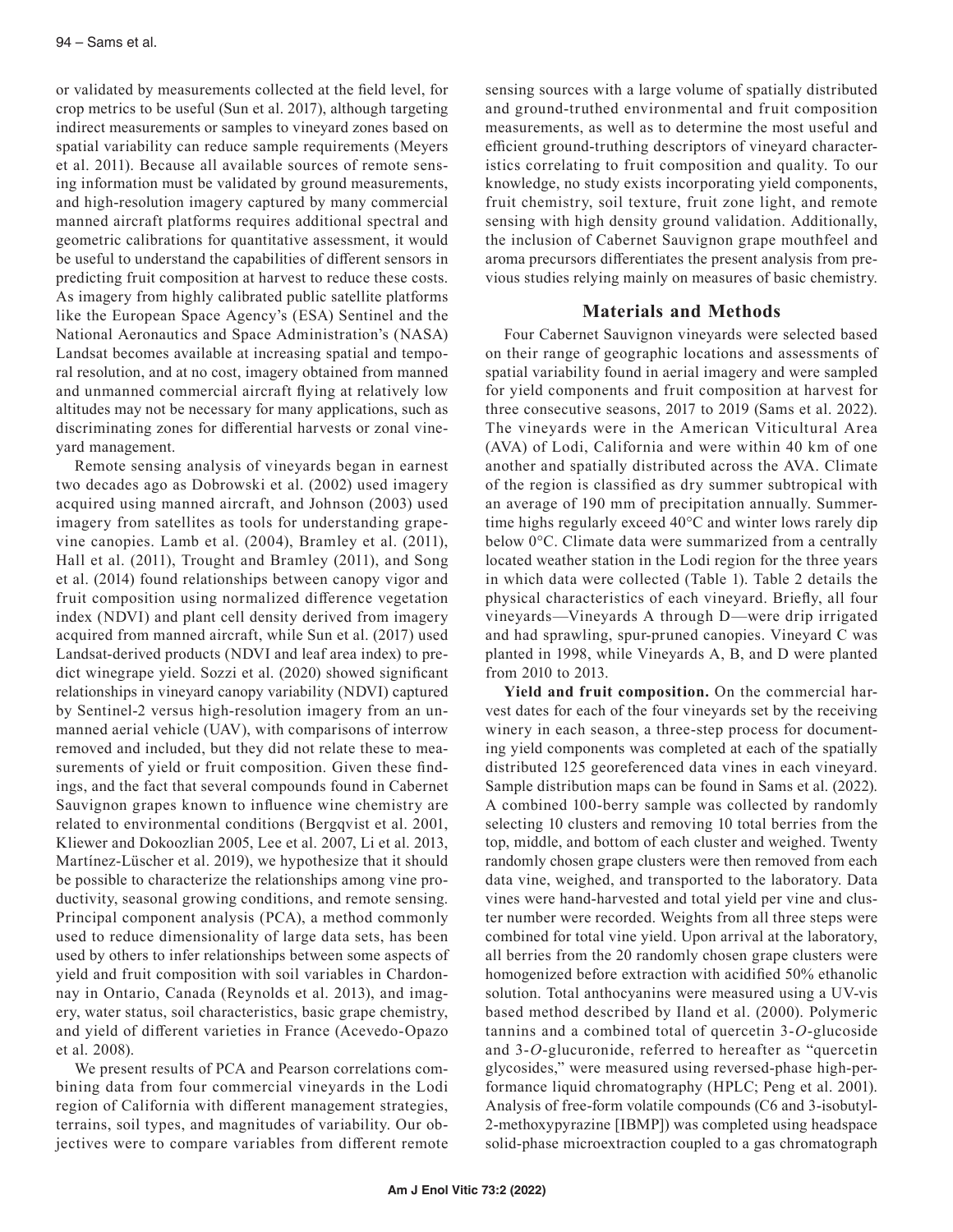and a mass spectrometer (HS-SPME-GC-MS) adapted from Kotseridis et al. (2008) and Canuti et al. (2009). Bound form β-damascenone was extracted using solid phase extraction adapted from Whiton and Zoecklein (2002), followed by fast acid hydrolysis and SPME-GC-MS as described by Kotseridis et al. (1999), Ibarz et al. (2006), and Canuti et al. (2009). Total soluble solids (Brix), pH, titratable acidity (TA), yeast assimilable nitrogen (YAN), and malic acid were measured using standard methods of Fourier-transform infrared spectroscopy and calibrated using E. & J. Gallo's reference chemistry standards.

**Vineyard physical characteristics.** Soil cores were collected between seasons (Vineyards B and C in December 2018; Vineyards A and D in December 2019) from the center of the interrow space  $\sim$ 1 m from each data vine using a 5.7 cm diam soil auger (AMS, Inc.). Each core constituted a single composite sample of soil depths from 0 to 100 cm taken at 20 cm increments, mixed into a  $30.5 \times 25.4$  cm plastic bag, and submitted to a commercial soil analysis laboratory (A & L Western Laboratories) for particle size (texture) analysis. An apparent  $EC<sub>a</sub>$  survey was conducted in each vineyard prior to the initiation of vine growth in 2018 using a Dualem-1S (Dualem Inc.) and a Trimble Geo7x Global Positioning System (GPS, Trimble Inc.).  $EC_a$  data were interpolated in VESPER using local block kriging (version 1.62; Australian Centre for Precision Agriculture, The University of Sydney, New South Wales, Australia). A digital elevation model developed from a range of sources and with a final resolution of  $\sim$ 10 m ground spacing (1/3 arc-second) and a vertical root mean square error of 1.55 m (Gesch et al. 2014) was downloaded from the United States Geological Survey (USGS) and used for topographic analysis (USGS 2019, 3D Elevation Program Digital Elevation Model, accessed 21 March 2020 at https://elevation.nationalmap.gov/arcgis/rest/services/3DEPElevation/ImageServer).

Measurements of photosynthetically active radiation (PAR) in the fruit zone of each data vine were collected in the first week of June in 2018 and 2019 at bloom (modified Eichhorn-Lorenz [E-L] stage 23; Pearce and Coombe 2004), mid-June or fruit set (modified E-L stage 27), and mid-July or veraison (modified E-L stage 35), with measurements occurring only on days with relatively cloudless sky conditions. PAR measurements were taken within two hours of solar noon using an ACCUPAR LP-80 ceptometer (Meter Group, Inc.). In the two bilateral cordon trained vineyards (Vineyards A and D), the ceptometer was placed parallel to the vine cordons in the fruiting zones of the canopies and facing up and on both the north and south sides of the vines, with one above canopy (or ambient) measurement taken before and one after the fruit zone measurements. In the two horizontally divided quadrilateralcordon trained vineyards (Vineyards B and C), one measurement was taken on the south side of each southern cordon and one measurement on the north side of each northern cordon, with ambient measurements taken before and after fruit zone measurements. The sensor console was aligned horizontally with the vine trunk in all vineyards, ensuring that the main arm from the trunk to the center of the vine was accounted for in each measurement. Measurements from each vine were averaged and fruit zone PAR ( $PAR_{FZ}$ ) was calculated by dividing the average fruit zone PAR measurements by the average of the ambient PAR measurements. Additional ambient incident PAR measurements were taken in open areas with no overhead sensor obstruction every 15 min throughout each measurement period to ensure above canopy measurements reflected ambient conditions and were not obstructed by neighboring vine rows. Dormant season pruning weights were collected in the first two weeks of December in 2018 and 2019 from each data vine and the Ravaz index was calculated as the ratio of yield:pruning weight (Smart and Robinson 1991).

|      | Phenology          | $E-L^a$     | Date ranges    | <b>Growing degree</b><br>days $(Base10)$ | Precipitation<br>(mm) | <b>Radiation</b><br>(W m <sup>2</sup> ) | ET <sub>0</sub><br>(mm) |
|------|--------------------|-------------|----------------|------------------------------------------|-----------------------|-----------------------------------------|-------------------------|
| 2017 | Leaf fall-budbreak | $[43 - 04]$ | Nov 2016-March | 561                                      | 614                   | 3095                                    | 282                     |
|      | Budbreak-fruit set | $[05 - 26]$ | April-May      | 476                                      | 47                    | 2717                                    | 323                     |
|      | Fruit set-veraison | $[27-35]$   | June-July      | 690                                      | $\overline{c}$        | 3323                                    | 372                     |
|      | Veraison-harvest   | $[36-42]$   | Aug-Oct        | 959                                      | 4                     | 3827                                    | 392                     |
|      |                    |             | 2017 Totals    | 2686                                     | 667                   | 12,962                                  | 1369                    |
| 2018 | Leaf fall-budbreak | $[43 - 04]$ | Nov 2017-March | 548                                      | 298                   | 3395                                    | 253                     |
|      | Budbreak-fruit set | $[05 - 26]$ | April-May      | 438                                      | 65                    | 3000                                    | 279                     |
|      | Fruit set-veraison | $[27-35]$   | June-July      | 668                                      | $\mathbf 0$           | 3412                                    | 372                     |
|      | Veraison-harvest   | $[36-42]$   | Aug-Oct        | 881                                      |                       | 3864                                    | 382                     |
|      |                    |             | 2018 Totals    | 2535                                     | 364                   | 13,671                                  | 1286                    |
| 2019 | Leaf fall-budbreak | $[43-04]$   | Nov 2018-March | 500                                      | 488                   | 3112                                    | 238                     |
|      | Budbreak-fruit set | $[05 - 26]$ | April-May      | 439                                      | 67                    | 2812                                    | 260                     |
|      | Fruit set-veraison | $[27-35]$   | June-July      | 682                                      | 0                     | 3419                                    | 367                     |
|      | Veraison-harvest   | $[36-42]$   | Aug-Oct        | 849                                      | 7                     | 3628                                    | 372                     |
|      |                    |             | 2019 Totals    | 2470                                     | 562                   | 12,971                                  | 1237                    |

Table 1 Regional growing degree days, precipitation, radiation, and reference evapotranspiration (ET<sub>o</sub>) by annual quarters from 2017 to 2019 in the Lodi region of California

aModified Eichhorn-Lorenz (E-L) stages, Pearce and Coombe 2004. Source: Lodi Winegrape Commission Weather station network (https:// lodi.westernweathergroup.com); Station ID: Valley Oak.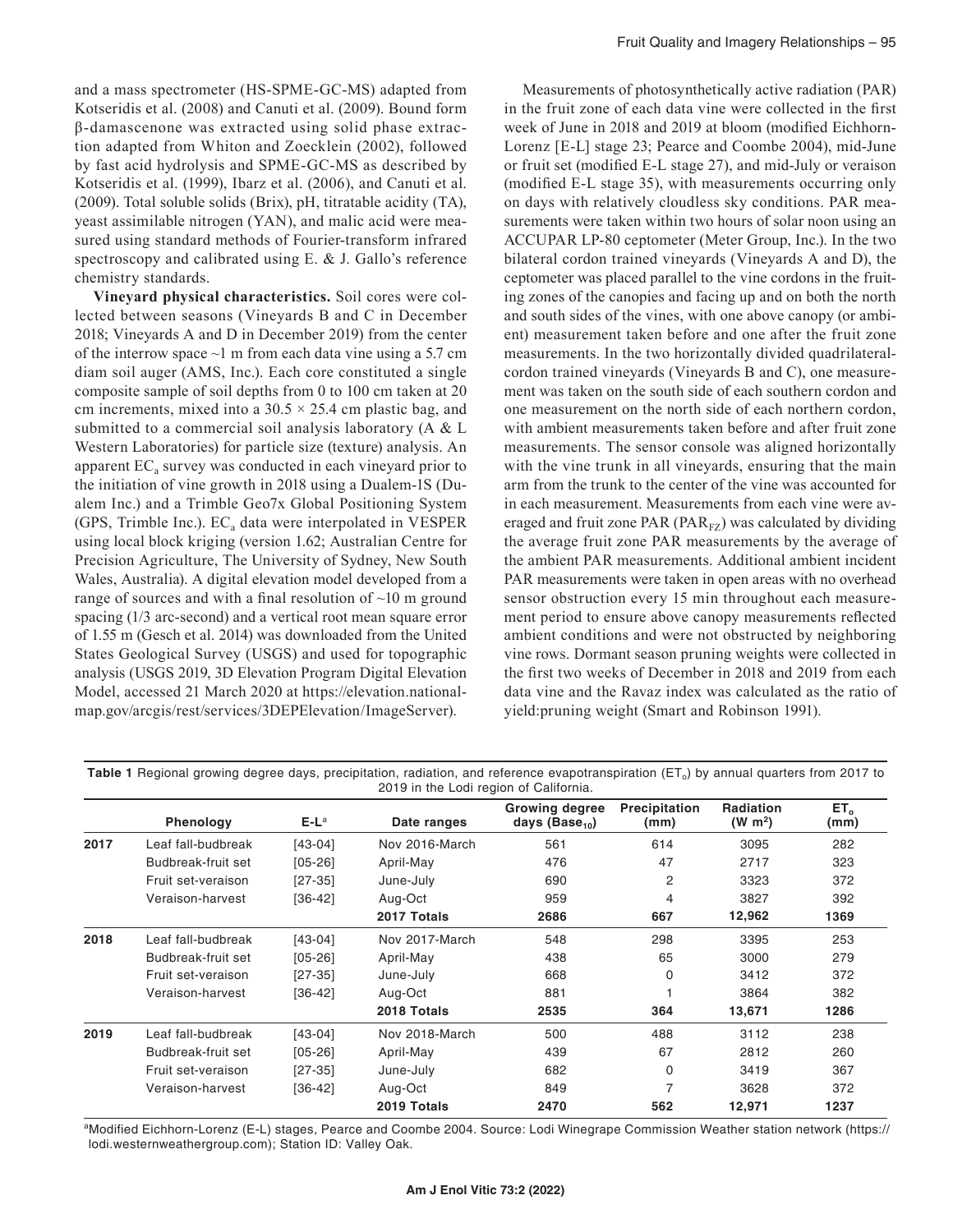**Remote sensing—manned aircraft.** High-resolution imagery from manned aircraft (visible/near-infrared  $= 0.2$  m ground resolution, wavelengths =  $800, 670, 550 \mu m$ , bandwidth =10 nm; thermal infrared/canopy temperature =  $0.4$ m ground resolution, wavelengths =  $7.5$  to 13  $\mu$ m; absolute error  $\pm 1^{\circ}$ C) was sourced from a commercial provider for each vineyard at phenological stages corresponding to the PAR measurements in 2018 and 2019 (modified E-L stages 23, 27, 35). NDVI was calculated from the near-infrared (800 nm) and red (670 nm) bandwidths (Rouse et al. 1974). Using the histogram for each  $HR_{NDVI}$  and  $HR_{CT}$ , a bimodal separation of pixels was used to delineate canopy pixels from pixels in the interrow and nonvine signals (Salgadoe et al. 2019). All noncanopy pixels, or those below the histogram separation values in the case of NDVI and above the histogram separation values in the case of thermal infrared, were removed, and the average pixel value of each data vine was derived from

**Table 2** Physical details, cultural practices, vine characteristics, and irrigation rates applied in 2017 to 2019 in four vineyards in the Lodi region of California.

|                                     | Vineyard<br>А                                   | Vineyard<br>в                                        | Vineyard                                     | Vineyard<br>D                             |
|-------------------------------------|-------------------------------------------------|------------------------------------------------------|----------------------------------------------|-------------------------------------------|
| Training<br>method                  | Single<br>bilateral                             |                                                      | Quadrilateral Quadrilateral                  | High<br>wire                              |
| Trellis<br>system                   | Sprawl                                          | Sprawl                                               | Sprawl                                       | Sprawl                                    |
| Vine spacing<br>(m)                 | 2.1                                             | 1.2                                                  | 1.8                                          | 2.4                                       |
| Row spacing<br>(m)                  | 3.1                                             | 3.4                                                  | 3.4                                          | 3.1                                       |
| Vineyard<br>area (ha)               | 7.4                                             | 13.8                                                 | 11.8                                         | 11.2                                      |
| Sample<br>density<br>(per ha)       | 17.0                                            | 9.0                                                  | 11.0                                         | 11.0                                      |
| Year planted                        | 2010                                            | 2013                                                 | 1998                                         | 2012                                      |
| Rootstock/<br>scion clone           | 039-16/<br>FPS08                                | SO4/7                                                | 1103P/7                                      | 039-16/15                                 |
| Rootstock<br>parentage              | Vitis<br>vinifera<br>×<br>Vitis<br>rotundifolia | Vitis<br>berlandieri<br>$\times$<br>Vitis<br>riparia | V.<br>berlandieri<br>×<br>Vitis<br>rupestris | V.<br>vinifera<br>×<br>V.<br>rotundifolia |
| Pruning<br>method                   | Hand                                            | Hand                                                 | Hand                                         | Machine                                   |
| Floor<br>management                 | Tilled bare<br>soil                             | Perennial<br>cover crop                              | Perennial<br>cover crop                      | Perennial<br>cover crop                   |
| Elevation<br>(min to max;<br>m asl) | 6.3 to<br>7.1                                   | 38.9 to<br>60.4                                      | 20.1 to<br>21.6                              | 39.6 to<br>47.0                           |
| Applied<br>irrigation<br>(mm)       |                                                 |                                                      |                                              |                                           |
| 2017                                | No data                                         | 401                                                  | 219                                          | No data                                   |
| 2018                                | No data                                         | 415                                                  | 145                                          | 289                                       |
| 2019                                | No data                                         | 423                                                  | 197                                          | 281                                       |

**Am J Enol Vitic 73:2 (2022)**

the remaining pixels. Image processing was completed using ArcGIS (v10.4, Environmental Systems Research Institute).

**Remote sensing—satellites.** Sentinel-2 (10-m pixel) and Landsat 8 (30-m pixel) satellite images were processed and downloaded using the Google Earth Engine (Gorelick et al. 2017). Level-1 precision- and terrain-corrected Landsat 8 images were atmospherically corrected to surface reflectance prior to retrieval (Vermote et al. 2016). Because of a lack of available surface reflectance imagery for the study area in 2018, top of atmosphere images from Sentinel-2 were used to maintain a consistent source. Images from satellite overpasses corresponded to acquisition dates closest to PAR measurements and relatively cloudless dates to compare results of each source with phenological stages. NDVI  $(S2_{NDVI}$  and  $LSS_{NDVI}$ ) was calculated for each image using each sensor's respective near-infrared (NIR; LS8 = 851 to 879 nm,  $S2 =$ 785 to 899 nm) and red (LS8 = 636 to 679 nm,  $S2 = 650$  to 680 nm) bands. Data points corresponding to pixels with more than 20% of each pixel's area outside of each vineyard, i.e., edge pixels, were not included in subsequent analyses.

**PCA.** PCA was conducted in R statistical software (R Core Team 2020, R Foundation for Statistical Computing, https:// www.R-project.org/) using the FactoMineR package (Lê et al. 2008). Because berry weights, cluster counts, and pruning weights were not recorded in 2017, the 2017 data were not included in the further analyses, which used complete data sets for 2018 and 2019. All fruit compositional data, yield components, images, and environmental measurements were standardized by vineyard and season (mean  $= 0$ , standard deviation  $= 1$ ) to eliminate site specific, vintage, and management effects (Carrillo et al. 2016). A modified *t*-test that accounted for spatial autocorrelation (Dutilleul 1993) was calculated using the SpatialPack package in R (Vallejos et al. 2020) to assess the strength of the relationships among the characteristics of the fruit, yield components, soil, topography, and imagery.

### **Results**

Results from PCA when data were not standardized show that relationships between variables (descriptive statistics can be found in Table 3) were driven by site and seasonal effects (Figure 1A and 1B). However, combined standardized data in PCA from all four vineyards exhibited a typical global response as points from each vineyard and season overlapped and were distributed approximately evenly around the origin (Figure 1C and 1D). Figure 2 revealed similar relationships from the three sources of NDVI imagery ( $HR_{NDVI}$ ,  $S2_{NDVI}$ , and  $\text{LSS}_{\text{NDVI}}$ ), and inverse relationships with  $\text{HR}_{\text{CT}}$ . Imagery from three phenological stages were within  $\sim$ 3% of one another in terms of variance explained by PCA, although no single combination of component one (PC1) and component two (PC2) explained more than 40% of the multivariate variability (Figure 2). NDVI from all three sources of imagery was related to pruning weights, and the relationship strengthened as the seasons progressed.  $HR_{CT}$  separated with  $PAR_{FZ}$  at bloom and veraison (Figure 2).  $LS8<sub>NDVI</sub>$  showed the weakest relationships with fruit composition and vine performance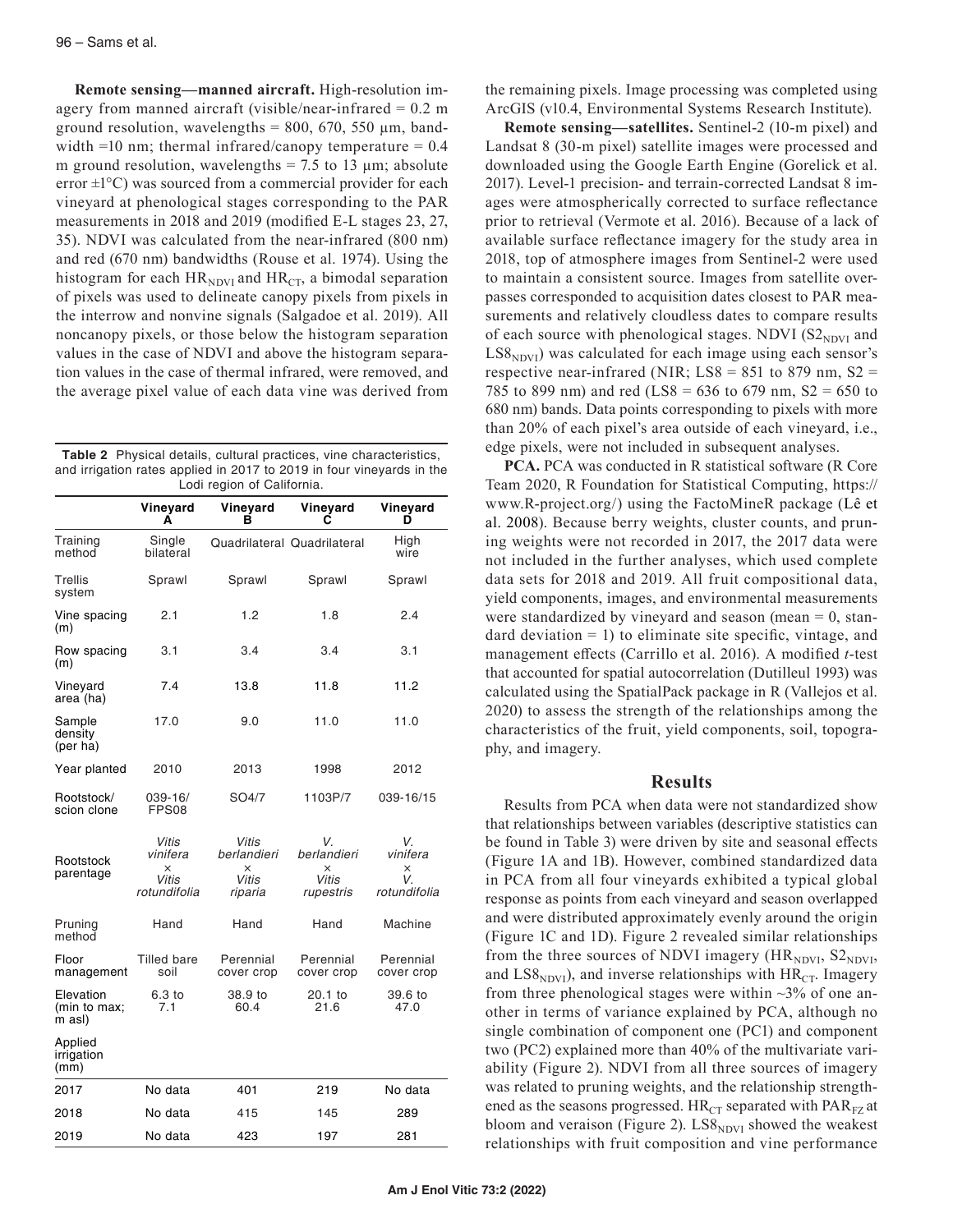|                                                                                                                                                                                                                                                                                                                                | Table 3                            |                                     |                                       | Fruit composition, crop characteristics, and soil texture measured in 2017 to 2019 in four vineyards in the Lodi region of California.ª |                                             |                                           |                         |                                     |                                      |                                          |                                     |                                |
|--------------------------------------------------------------------------------------------------------------------------------------------------------------------------------------------------------------------------------------------------------------------------------------------------------------------------------|------------------------------------|-------------------------------------|---------------------------------------|-----------------------------------------------------------------------------------------------------------------------------------------|---------------------------------------------|-------------------------------------------|-------------------------|-------------------------------------|--------------------------------------|------------------------------------------|-------------------------------------|--------------------------------|
|                                                                                                                                                                                                                                                                                                                                |                                    | ⋖<br>Vineyard                       |                                       |                                                                                                                                         | Vineyard                                    |                                           |                         | ပ<br>Vineyard                       |                                      |                                          | ≏<br>Vineyard                       |                                |
|                                                                                                                                                                                                                                                                                                                                | 2017                               | 2018                                | 2019                                  | 2017                                                                                                                                    | 2018                                        | 2019                                      | 2017                    | 201                                 | ၜ<br>201                             | 2017                                     | 2018                                | 2019                           |
| Fruit composition                                                                                                                                                                                                                                                                                                              |                                    |                                     |                                       |                                                                                                                                         |                                             |                                           |                         |                                     |                                      |                                          |                                     |                                |
| Total soluble solids<br>(Brix)                                                                                                                                                                                                                                                                                                 | $24.4 \pm 0.5$                     | $24.4 \pm 0.7$                      | $24.4 \pm 0.8$                        | $24.8 \pm 1.0$                                                                                                                          | $0.\overline{8}$<br>$26.5 \pm 1$            | $25.4 \pm 1.3$                            | $24.6 \pm 0.9$          | $25.4 \pm 0.8$                      | $25.0 \pm 1.2$                       | 1.2<br>$24.3 \pm$                        | $24.7 \pm 1.4$                      | $\frac{6}{1}$<br>$\pm$<br>25.3 |
| 공                                                                                                                                                                                                                                                                                                                              | $3.78 \pm 0.06$                    | $3.85 \pm 0.06$                     | $3.87 \pm 0.08$                       | $3.83 \pm 0.07$                                                                                                                         | $3.79 \pm 0.06$                             | $3.63 \pm 0.07$                           | $3.88 \pm 0.12$         | $3.80 \pm 0.10$                     | $3.73 \pm 0.11$                      | $3.67 \pm 0.14$                          | $3.60 \pm 0.08$                     | $3.63 \pm 0.10$                |
| Titratable acidity (g/L)                                                                                                                                                                                                                                                                                                       | $3.7 \pm 0.3$                      | $3.8 \pm 0.5$                       | $3.7 \pm 0.3$                         | $3.2 \pm 0.3$                                                                                                                           | $3.1 \pm 0.3$                               | $3.1 \pm 0.5$                             | $3.8 \pm 0.5$           | $3.4 \pm 0.5$                       | $3.5 \pm 0.6$                        | $3.8 \pm 0.5$                            | $3w.8 \pm 0.6$                      | $3.6 \pm 0.5$                  |
| Anthocyanins (mg/g)                                                                                                                                                                                                                                                                                                            | $0.79 \pm 0.10$                    | $1.21 \pm 0.19$                     | $0.72 \pm 0.12$                       | $1.15 \pm 0.19$                                                                                                                         | $2.19 \pm 0.21$                             | $1.10 \pm 0.11$                           | $1.34 \pm 0.22$         | $2.45 \pm .38$                      | $1.30 \pm 0.20$                      | $0.89 \pm 0.16$                          | $1.89 \pm 0.31$                     | $0.90 \pm 0.14$                |
| [p-damascenone (µg/g)                                                                                                                                                                                                                                                                                                          | $46 \pm 5$                         | $60 \pm 7$                          | $59 \pm 6$                            | $\overline{ }$<br>59 ±                                                                                                                  | $83 \pm 12$                                 | $60 \pm 6$                                | $57 \pm 6$              | $79 \pm 10$                         | $67 + 8$                             | $\overline{ }$<br>$48 +$                 | 54 $\pm$ 7                          | L<br>$49 +$                    |
| C6 (µg/g)                                                                                                                                                                                                                                                                                                                      | $5.3 \pm 0.5$                      | $5.0 \pm 0.8$                       | $5.2 \pm 0.8$                         | $4.2 \pm 0.9$                                                                                                                           | $0.\overline{6}$<br>$+$<br>$3.\overline{2}$ | $4.1 \pm 0.9$                             | $3.1 \pm 0.7$           | $3.2 \pm 0.8$                       | $1.5 \pm 0.7$                        | $5.2 \pm 1.1$                            | $4.7 \pm 1.1$                       | $1.6 \pm 0.6$                  |
| IBMP (pg/g) <sup>b</sup>                                                                                                                                                                                                                                                                                                       | $5.5 \pm 3.3$                      | $3.8 \pm 3.8$                       | $2.1 \pm 3.0$                         | $0.2 \pm 0.9$                                                                                                                           | $2.1 \pm 2.8$                               | $\check{\Xi}$                             | $0.1 \pm 0.5$           | $0.1 \pm 0.7$                       | $\mathrel{\mathop{\boxdot}}$         | $2.0 \pm 2.0$                            | $\frac{1}{2}$                       | $\pm 0.5$<br>$\overline{0}$    |
| Malic acid (g/L)                                                                                                                                                                                                                                                                                                               | $1.9 \pm 0.3$                      | $2.2 \pm 0.4$                       | $1.9 \pm 0.3$                         | $1.3 \pm 0.2$                                                                                                                           | $1.6 \pm 0.3$                               | $0.9 \pm 0.3$                             | $1.5 \pm 0.4$           | $1.7 \pm 0.3$                       | $1.0 \pm 0.5$                        | $1.6 \pm 0.3$                            | $1.7 \pm 0.3$                       | $1.1 \pm 0.4$                  |
| Polymeric tannins<br>(mg/g)                                                                                                                                                                                                                                                                                                    | $0.\overline{3}$<br>$\!+\!$<br>2.0 | $1.4 \pm 0.2$                       | $\frac{2}{3}$<br>$+$<br>$\frac{8}{1}$ | $0.\overline{8}$<br>$3.6 \pm$                                                                                                           | $0.\overline{3}$<br>$\pm$<br>Ņ<br>$\sim$    | $2.4 \pm 0.3$                             | 0.6<br>$\pm$<br>Ņ<br>က် | $\pm 0.4$<br>2.7                    | $3.6 \pm 0.6$                        | rö.<br>$\frac{1}{2}$<br>$2.\overline{3}$ | $\pm 0.2$<br>$2.\overline{2}$       | 0.5<br>$\pm$<br>2.4            |
| Quercetin glycosides<br>(6/61)                                                                                                                                                                                                                                                                                                 | $\sigma$<br>$^{\rm +1}$<br>35      | $\overline{ }$<br>$^{\rm +1}$<br>24 | $\infty$<br>$29 \pm$                  | $102 \pm 31$                                                                                                                            | σ<br>$^{\rm +1}$<br>25                      | $82 \pm 19$                               | 22<br>$\pm$<br>59       | ± 18<br>47                          | $79 \pm 21$                          | $+16$<br>50                              | $\overline{ }$<br>$^{\rm +1}$<br>46 | ± 25<br>73                     |
| YAN (g/L) <sup>b</sup>                                                                                                                                                                                                                                                                                                         | $0.15 \pm 0.03$                    | $0.26 \pm 0.03$                     | ± 0.03<br>0.17                        | $0.03 \pm 0.01$                                                                                                                         | $0.09 \pm 0.02$                             | $0.02 \pm 0.02$                           | $0.05 \pm 0.02$         | $0.06 \pm 0.02$                     | $0.04 \pm 0.02$                      | $\pm 0.03$<br>0.10                       | ± 0.03<br>0.07                      | ± 0.02<br>0.04                 |
| <b>Yield components</b>                                                                                                                                                                                                                                                                                                        |                                    |                                     |                                       |                                                                                                                                         |                                             |                                           |                         |                                     |                                      |                                          |                                     |                                |
| Yield (kg/m <sup>2</sup> )                                                                                                                                                                                                                                                                                                     | $2.6 \pm 0.5$                      | $3.0 \pm 0.5$                       | $3.1 \pm 0.6$                         | $1.3 \pm 0.4$                                                                                                                           | $2.1 \pm 0.4$                               | $2.3 \pm 0.6$                             | $1.7 \pm 0.5$           | $1.9 \pm 0.6$                       | $1.6 \pm 0.5$                        | $2.5 \pm 0.6$                            | $2.8 \pm 0.5$                       | $2.3 \pm 0.6$                  |
| Cluster weight (g)                                                                                                                                                                                                                                                                                                             | ğ                                  | $173 \pm 21$                        | $155 \pm 16$                          | S                                                                                                                                       | $121 \pm 17$                                | $101 \pm 20$                              | SN                      | $92 \pm 16$                         | $78 \pm 16$                          | S                                        | $131 \pm 20$                        | $105 \pm 25$                   |
| (count/m <sup>2</sup> )<br>Clusters                                                                                                                                                                                                                                                                                            | $\frac{8}{2}$                      | ო<br>$18 +$                         | Ю<br>$\pm\text{l}$<br>20              | $\frac{8}{2}$                                                                                                                           | ო<br>$\pm$<br>$\frac{8}{1}$                 | 4<br>$\pm\text{l}$<br>$\mathbb{S}^2$      | SN                      | Б<br>$\pm$<br>20                    | Б<br>$+1$<br>$\overline{\mathtt{S}}$ | SN                                       | ო<br>$+1$<br>21                     | 4<br>$\ddot{}$<br>22           |
| Berry weight (g)                                                                                                                                                                                                                                                                                                               | SN                                 | $1.09 \pm 0.08$                     | 0.09<br>1.18                          | $\frac{8}{2}$                                                                                                                           | $1.13 \pm 0.10$                             | $1.09 \pm 0.10$                           | SN                      | $= 0.12$<br>0.87                    | ± 0.13<br>0.95                       | SN                                       | $\pm 0.09$<br>1.16                  | ± 0.12<br>1.25                 |
| Canopy measurements                                                                                                                                                                                                                                                                                                            |                                    |                                     |                                       |                                                                                                                                         |                                             |                                           |                         |                                     |                                      |                                          |                                     |                                |
| Pruning weight<br>(kg/m <sup>2</sup> )                                                                                                                                                                                                                                                                                         | SN                                 | $0.47 \pm 0.08$                     | $0.28 \pm 0.05$                       | SN                                                                                                                                      | $0.19 \pm 0.05$                             | $0.35 \pm 0.07$                           | SN                      | $0.29 \pm 0.09$                     | $0.24 \pm 0.06$                      | SN                                       | $0.26 \pm 0.05$                     | $0.29 \pm 0.07$                |
| Ravaz index (kg/m <sup>2</sup> )                                                                                                                                                                                                                                                                                               | SN                                 | $6.5 \pm 1.1$                       | $11.0 \pm 2.4$                        | $\frac{8}{2}$                                                                                                                           | $11.8 \pm 2.9$                              | $2.\overline{2}$<br>$6.9 +$               | $\frac{8}{2}$           | $6.7 \pm 1.4$                       | $6.7 \pm 1.9$                        | SN                                       | Ņ<br>$10.9 \pm 2$                   | $8.0 \pm 2.3$                  |
| $PAR_{FZ}$ <sup>d</sup> – E-L 23 (%<br>ambient)                                                                                                                                                                                                                                                                                | SN                                 | $0.6 \pm 0.9$                       | $2.1 \pm 2.1$                         | SN                                                                                                                                      | $3.4 \pm 2.3$                               | 3.7<br>$+$<br>4.5                         | SN                      | $9.6 \pm 10.4$                      | $4.0 \pm 2.7$                        | SN                                       | $1.2 \pm 1.1$                       | $\pm 0.6$<br>F                 |
| PAR <sub>FZ</sub> – E-L 27<br>(% ambient)                                                                                                                                                                                                                                                                                      | SN                                 | $0.7 \pm 0.6$                       | $1.2 \pm 1.1$                         | SN                                                                                                                                      | $1.8 \pm 1.3$                               | 3.9<br>$+$<br>6.6                         | SN                      | $4.2 \pm 6.3$                       | $3.9 \pm 3.1$                        | SN                                       | $1.2 \pm 0.7$                       | ± 1.4<br>$\frac{5}{1}$         |
| PAR <sub>FZ</sub> – E-L 35<br>(% ambient)                                                                                                                                                                                                                                                                                      | SN                                 | O)<br>$\sim$<br>$+$<br>1.6          | 2.9<br>$+$<br>တ<br>2.                 | SN                                                                                                                                      | 4<br>$\sim$<br>$\ddot{}$<br>4.3             | 4.8<br>$+$<br>rö.<br>တ                    | SN                      | Ņ<br>$\overline{ }$<br>$+1$<br>10.1 | ო<br>$\infty$<br>$^{\rm +}$<br>13.9  | SN                                       | $\infty$<br>က<br>$^{\rm +}$<br>4.4  | 6.0<br>$+$<br>7.6              |
| Soil measurements <sup>®</sup>                                                                                                                                                                                                                                                                                                 |                                    |                                     |                                       |                                                                                                                                         |                                             |                                           |                         |                                     |                                      |                                          |                                     |                                |
| Clay (%)                                                                                                                                                                                                                                                                                                                       |                                    | $14 \pm 2$                          |                                       |                                                                                                                                         | $26 \pm 4$                                  |                                           |                         | $20 \pm 6$                          |                                      |                                          | $15 \pm 3$                          |                                |
| Silt (%)                                                                                                                                                                                                                                                                                                                       |                                    | $29 \pm 6$                          |                                       |                                                                                                                                         | $28 \pm 4$                                  |                                           |                         | თ<br>$33 \pm 0$                     |                                      |                                          | $24 \pm 7$                          |                                |
| Sand (%)                                                                                                                                                                                                                                                                                                                       |                                    | $57 \pm 7$                          |                                       |                                                                                                                                         | $45 \pm 4$                                  |                                           |                         | $47 \pm 12$                         |                                      |                                          | $\infty$<br>$61 \pm$                |                                |
| $EC_a^b$ (mS/m <sup>2</sup> )                                                                                                                                                                                                                                                                                                  |                                    | $96 \pm 11$                         |                                       |                                                                                                                                         | $127 \pm 19$                                |                                           |                         | $\ddot{ }$<br>$+1$<br>88            |                                      |                                          | ှာ<br>$+1$<br>92                    |                                |
| "IBMP, 3-isobutyl-2-methoxypyrazine; YAN, yeast assimilable nitrogen; EC <sub>8</sub> , apparent electrical conductivity<br>epAR <sub>Fz</sub> = fruit zone photosynthetically active radiation; modified Eichhorn-Lorenz (E-L)<br>"ND, not detected; NS, not sampled.<br>$\sqrt[3]{\text{alues}}$ are mean $\pm$ SD, n = 125. |                                    |                                     |                                       |                                                                                                                                         |                                             | stages (Pearce and Coombe 2004).          |                         |                                     |                                      |                                          |                                     |                                |
| "Soil data were collected in December 2018 at Vineyards B and C, an                                                                                                                                                                                                                                                            |                                    |                                     |                                       |                                                                                                                                         |                                             | id in December 2019 at Vineyards A and D. |                         |                                     |                                      |                                          |                                     |                                |

 $\mathbf{I}$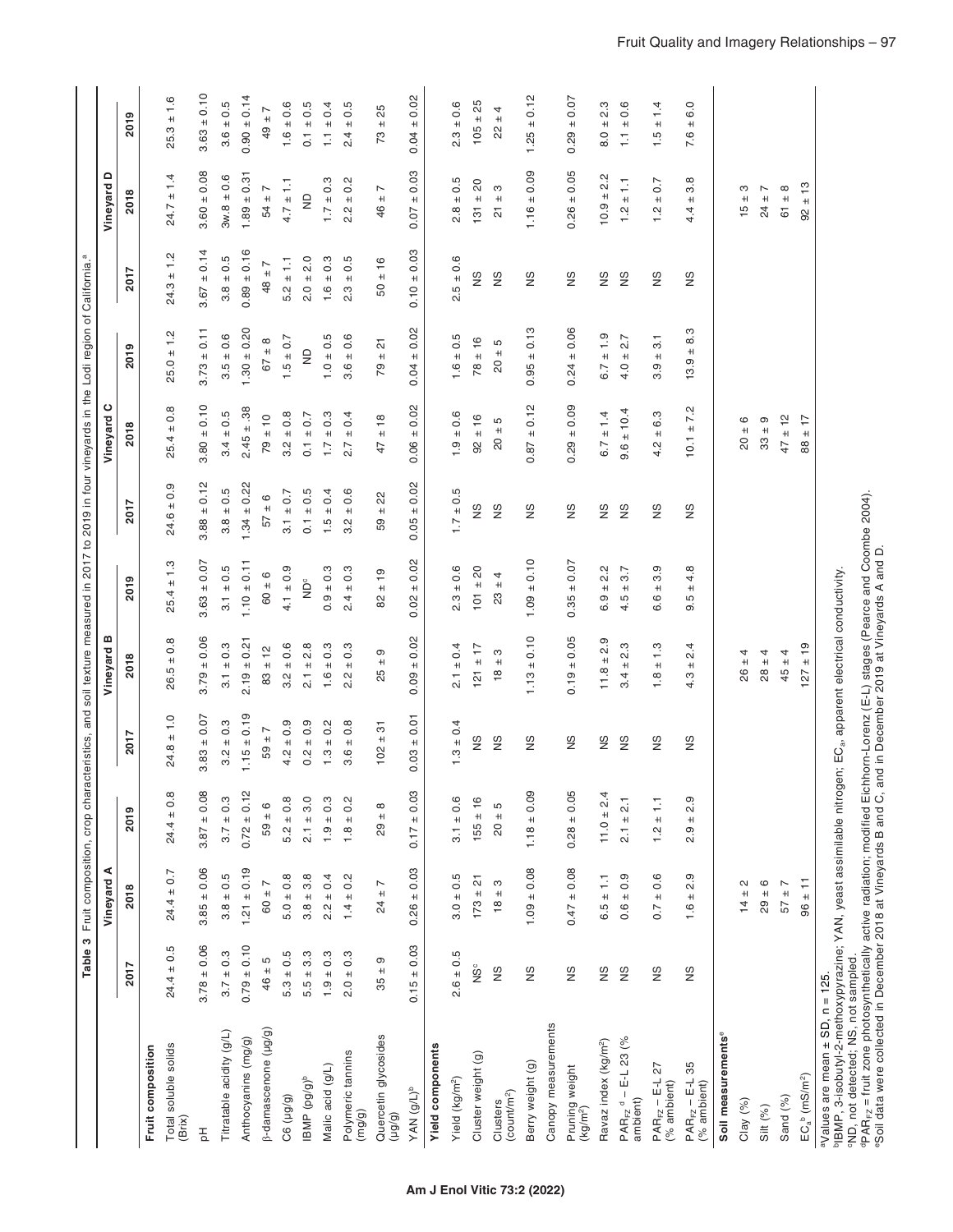

**Figure 1** Principal component analysis (PCA) of fruit components (anthocyanins, β-damascenone, C6, malic acid, polymeric tannins, quercetin glycosides, and yeast assimilable nitrogen [YAN]) measured in four vineyards (A, B, C, and D) in the Lodi region of California in 2018 and 2019: (**A**) relationships among nonstandardized variables (loadings), (**B**) distribution of data points from each vineyard and season (scores), (**C**) relationships among standardized (µ = 0, σ = 1) variables (loadings), and (**D**) distribution of standardized (µ = 0, σ = 1) data points from each vineyard and season (scores). n = 1000 (125/vineyard/year).

variables, as evidenced by its limited distance from the center axis (Figure 2) and the weakest Pearson coefficients (Table 4). Visual comparisons of imagery captured at veraison (modified E-L stage 35) in Vineyard C highlight the similarities in the pattern of vigor captured by Landsat 8, Sentinel-2, and high-resolution NDVI, as well as the high-resolution canopy temperature (Figure 3). This similarity was apparent despite the removal of edge pixels in  $S2_{NDVI}$  and  $LSS_{NDVI}$  and the removal of interrow pixels in the  $HR_{CT}$  and  $HR_{NDVI}$ . Additionally, high values of  $HR_{CT}$  corresponded to low values of  $HR<sub>NDVI</sub>, S2<sub>NDVI</sub>, and LS8<sub>NDVI</sub> (Figure 3), and this visual re$ lationship was mirrored by PCA (Figure 2) and correlation analysis (Table 4).

Quercetin glycosides, polymeric tannins, anthocyanins, and β-damascenone were grouped together and were positively related to  $HR_{CT}$  and inversely related to NDVI from all

three sources (Figure 2 and Table 4). Malic acid, YAN, and C6 were typically related with low  $PAR_{FZ}$  and were closely related to pruning weights and yield, as well as NDVI in PC1 (Figure 2). Fruit yield per square meter and berry weight were relatively well spread along PC1 when compared with phenolic compounds, which were tightly grouped (Figure 2). While the results from PCA showed many of these variables to be closely related, results from the modified *t*-test showed that although many of these were significantly correlated (*p* < 0.05), the correlations for many were weak (Table 4). Correlations of fruit composition variables with yield components and pruning weights were generally strong, whereas correlations among most imagery,  $PAR<sub>FZ</sub>$ , and topographic variables produced coefficients <0.2 (Table 4).

Figure 4 shows the relative positions among fruit composition,  $PAR_{FZ}$ , and yield components in each of the four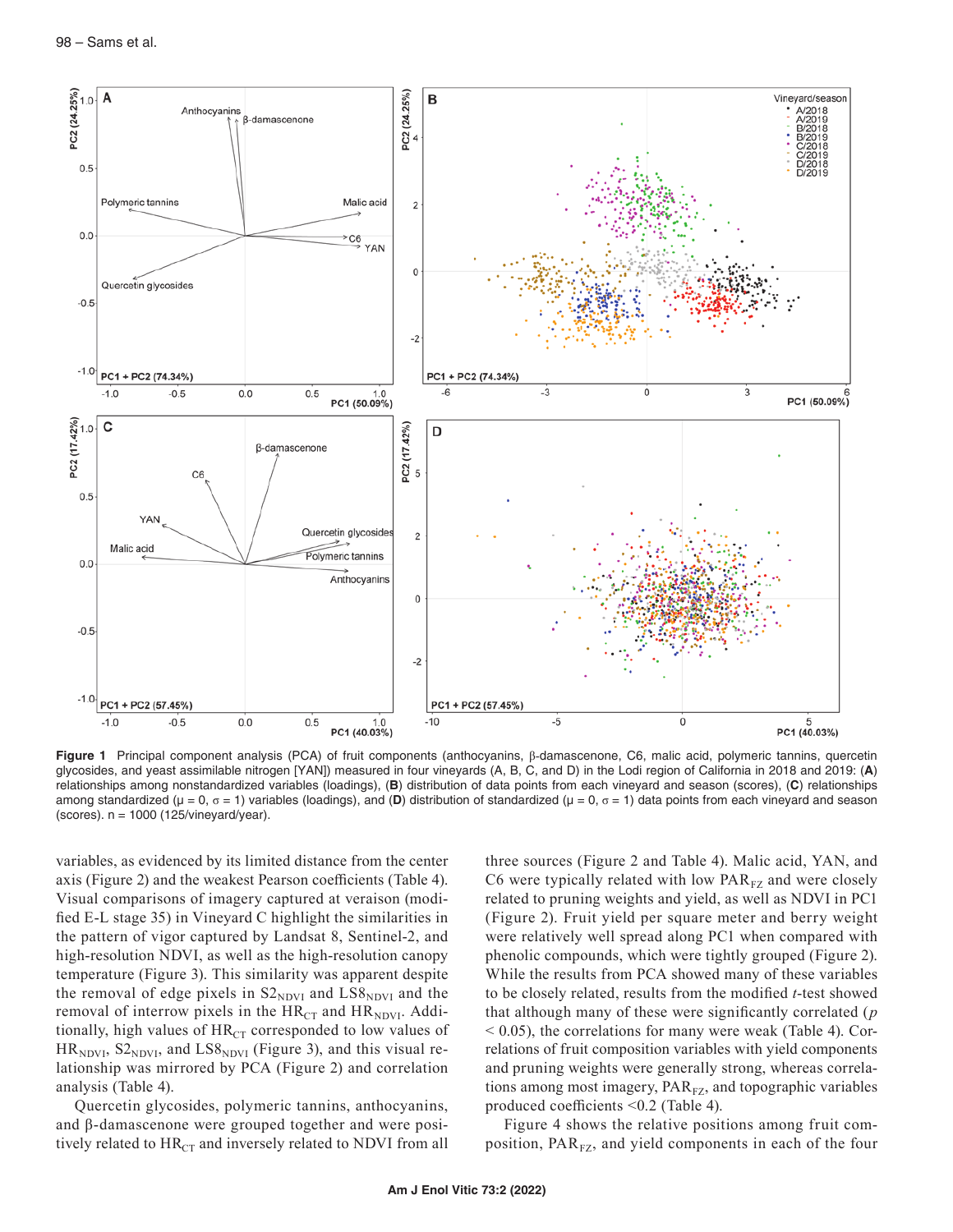

vineyards. Vineyards had different mean values and magnitudes of variation in some variables (Table 3). Relationships among fruit compositional variables were similar in all vineyards, specifically along the first principal component (Figure 4). Groups of phenolic compounds (polymeric tannins, quercetin glycosides) segregated on the opposite side of several compounds related to shaded or unripe fruit (C6, malic acid). Larger yields, berry weights, and pruning weights also aligned more closely with characteristics of unripe fruit in all four vineyards (Figure 4). Similar to the relationship when all four vineyards were combined (Table 4 and Figure 2),  $PAR_{FZ}$  was positively related to phenolic compounds and inversely related to pruning weights, yield per meter, berry



**Figure 2** Principal component analysis (PCA) of fruit components (anthocyanins, β-damascenone, C6, malic acid, polymeric tannins, quercetin glycosides, and yeast assimilable nitrogen [YAN]), yield components (total vine yield and average berry weight by vine), and canopy characteristics (fruit-zone photosynthetically active radiation  $[PAR_{FZ}]$  and pruning weights) collected and measured from four vineyards (A, B, C, and D) in the Lodi region of California in 2018 and 2019 (standardized by vineyard and season,  $\mu = 0$ ,  $\sigma = 1$ ) at (A) bloom (modified Eichhorn-Lorenz [E-L] stage 23 [Pearce and Coombe 2004]), (**B**) fruit set (modified E-L stage 27), and (**C**) veraison (modified E-L stage 35), highlighting different sources of remote sensing data (high-resolution canopy temperature  $[HR<sub>CT</sub>]$ , high-resolution normalized difference vegetation index  $[HR<sub>NDVI</sub>]$ , Sentinel-2 normalized difference vegetation index  $[SZ_{NDVI}]$ , and Landsat 8 normalized difference vegetation index  $[LS8_{NDVI}]$ ). n = 796.

weight, malic acid, and YAN in all four vineyards (Figure 4). The strength of correlation coefficients was variable when assessed among individual vineyards, because some produced strong relationships among some variables and others produced very weak relationships (not shown).

The differences in canopy light environment  $(PAR_{FZ})$ from fruit set (modified E-L stage 23) to veraison (modified E-L stage 35) shows that fruit in Vineyard A received less than 1% of ambient PAR compared with up to nearly 10% during this period in the other vineyards (Table 3). Vineyard D was only slightly more exposed than Vineyard A in the first two measured modified E-L stages (stage 23–bloom, and stage 27–fruit set), but because of canopy management practices, this percentage increased by veraison to levels similar to those observed in Vineyards B and C where fruit color was much higher.  $PAR_{FZ}$  was more variable in Vineyards B and C compared with Vineyards A and D, and generally matched the results of anthocyanins and several other variables (Table 3). Soil variables (sand, silt, clay,  $EC_a$ ) were sometimes statistically significant and correlated with compositional variables ( $p < 0.05$ ; Table 4), but primarily varied along the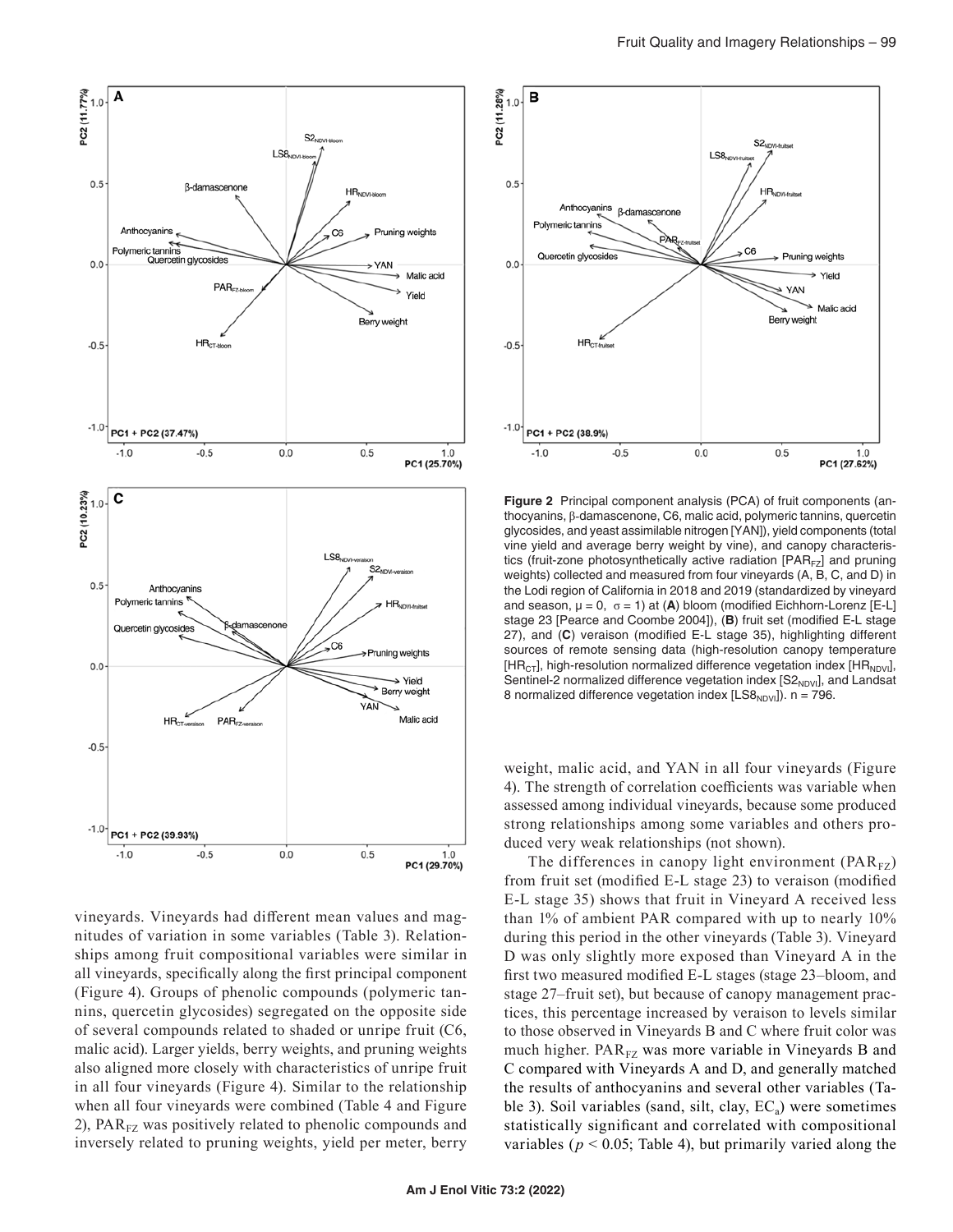less explanatory PC2 (Figure 5). Areas of higher elevation produced fruit with higher concentrations of desirable components, including polymeric tannins and quercetin glycosides (Table 4).

## **Discussion**

**Remote sensing.** The most significant finding of this study was the relative similarity in the relationships between fruit composition and different remote sensing platforms across multiple seasons and multiple vineyards, although relationships among many variables were not strong. Images captured from satellites, Sentinel-2 and Landsat 8 at 10-m and 30-m ground resolutions, respectively, aligned closely with those from manned aircraft at 20-cm resolution when used as predictors of fruit composition; that is, there was little, if any, benefit offered by the high-resolution airborne imagery compared to the lower resolution satellite sources. Similar studies in other regions with more diverse soil and climate variability, or in applications where higher resolution imagery is required, may be necessary to broadly extrapolate these findings. Similarly, Sozzi et al. (2020) found that Sentinel-2 images were nearly as useful as UAV imagery captured at <10 cm in describing spatial variability of canopy vigor in vineyards with no grass in the interrow, although no comparisons with fruit chemistry were reported. However, in the PCA with images captured at bloom (Figure 2A) the  $HR<sub>NDVI</sub>$  was somewhat more closely related to pruning weights, unripe and green characteristics (YAN, malic acid, C6), and yield components. The results presented here expand this finding from the spatial variability noted in

Table 4 Pearson correlations accounting for spatial autocorrelation<sup>a</sup> between fruit composition and yield components, canopy characteristics, soil, elevation, and different sources of imagery combining measurements collected in 2018 and 2019 in the Lodi region of California.

|                                    | <b>TSS</b> b<br>(Brix) | pH       | <b>TA</b> <sup>b</sup> | Anth <sup>b</sup> | $\beta$ -dam $\beta$ | C <sub>6</sub> | <b>Malic</b><br>acid | <b>IBMP</b> <sup>b</sup> | Polymeric<br>tannins | Quercetin<br>glycosides | <b>YAN</b> b |
|------------------------------------|------------------------|----------|------------------------|-------------------|----------------------|----------------|----------------------|--------------------------|----------------------|-------------------------|--------------|
| Yield                              | $-0.27$ *c             | $-0.41*$ | $0.46*$                | $-0.34*$          | $-0.23*$             | $0.20*$        | 0.03                 | $0.42*$                  | $-0.46*$             | $-0.47*$                | $0.30*$      |
| Cluster weight                     | $-0.24*$               | $-0.22*$ | $0.26*$                | $-0.26*$          | $-0.23*$             | $0.12*$        | 0.03                 | $0.33*$                  | $-0.36*$             | $-0.35*$                | $0.21*$      |
| Clusters                           | $-0.16*$               | $-0.27*$ | $0.25*$                | $-0.19*$          | $-0.01$              | $0.17*$        | $-0.09*$             | $0.22*$                  | $-0.28*$             | $-0.21*$                | $0.14*$      |
| Berry weight                       | $-0.14*$               | $-0.24*$ | $0.30*$                | $-0.40*$          | $-0.48*$             | $0.12*$        | 0.01                 | $0.36*$                  | $-0.47*$             | $-0.33*$                | $0.10*$      |
| Pruning weight                     | $-0.02$                | $0.08*$  | $0.11*$                | $-0.29*$          | $-0.02$              | 0.03           | 0.05                 | $0.31*$                  | $-0.30*$             | $-0.29*$                | $0.25*$      |
| Ravaz index                        | $-0.28*$               | $-0.44*$ | $0.29*$                | $-0.06$           | $-0.14*$             | $0.18*$        | $-0.11*$             | $0.11*$                  | $-0.19*$             | $-0.13*$                | 0.02         |
| $PAR_{FZ}^d$ (E-L 23)              | $-0.00$                | $-0.03$  | 0.02                   | $0.07*$           | $-0.04$              | $-0.05$        | $-0.03$              | 0.00                     | $0.08*$              | $0.10*$                 | 0.00         |
| PAR <sub>FZ</sub> (E-L 27)         | $-0.07*$               | $0.09*$  | $-0.09*$               | 0.06              | $0.07*$              | $-0.08*$       | $0.08*$              | $-0.06$                  | $0.07*$              | $0.19*$                 | $-0.01$      |
| $PAR_{FZ}$ (E-L 35)                | 0.03                   | 0.03     | $-0.10*$               | $0.12*$           | 0.02                 | $-0.10*$       | $-0.09*$             | $-0.15*$                 | $0.11*$              | $0.21*$                 | $-0.09*$     |
| Clay                               | 0.01                   | 0.05     | $-0.05*$               | $-0.02$           | $0.11*$              | $-0.00$        | 0.04                 | $-0.03$                  | $0.06*$              | 0.01                    | $0.09*$      |
| Silt                               | $-0.12*$               | $-0.20*$ | $0.18*$                | $-0.06*$          | 0.00                 | $0.07*$        | 0.04                 | $0.11*$                  | $-0.06*$             | $-0.08*$                | $0.16*$      |
| Sand                               | $0.10*$                | $0.14*$  | $-0.13*$               | $0.07*$           | $-0.06*$             | $-0.06*$       | $-0.04$              | $-0.07*$                 | 0.02                 | 0.05                    | $-0.17*$     |
| $EC_a^e$                           | $-0.00$                | $-0.12*$ | $0.07*$                | $0.08*$           | $-0.12*$             | $-0.00$        | $0.12*$              | $-0.08*$                 | 0.05                 | 0.01                    | $-0.01$      |
| Elevation                          | $0.12*$                | $0.19*$  | $-0.16*$               | $0.06*$           | $0.18*$              | $-0.17*$       | $-0.05$              | $-0.12*$                 | $0.22*$              | $0.19*$                 | $0.09*$      |
| $HRCTe$ (E-L 23)                   | $0.10*$                | $0.09*$  | $-0.16*$               | $0.16*$           | $-0.02$              | $-0.11*$       | $-0.07$              | $-0.24*$                 | $0.25*$              | $0.20*$                 | $-0.19*$     |
| $HRCT$ (E-L 27)                    | $0.13*$                | $0.20*$  | $-0.31*$               | $0.21*$           | $0.12*$              | $-0.11*$       | $-0.10*$             | $-0.31*$                 | $0.32*$              | $0.36*$                 | $-0.19*$     |
| $HR_{CT}$ (E-L 35)                 | $0.20*$                | $0.26*$  | $-0.34*$               | $0.27*$           | $0.18*$              | $-0.19*$       | $0.10*$              | $-0.43*$                 | $0.35*$              | $0.32*$                 | $-0.24*$     |
| $HR_{NDVI}$ <sup>e</sup> (E-L 23)  | $-0.02$                | $0.10*$  | $0.07*$                | $-0.16*$          | $-0.08*$             | $0.14*$        | $0.12*$              | $0.19*$                  | $-0.21*$             | $-0.26*$                | $0.22*$      |
| $HR_{NDVI}$ (E-L 27)               | $-0.01$                | $-0.01$  | $0.07*$                | $-0.12*$          | $-0.00$              | $0.07*$        | $0.08*$              | $0.15*$                  | $-0.14*$             | $-0.25*$                | $0.16*$      |
| $HR_{NDVI}$ (E-L 35)               | $-0.10*$               | $-0.13*$ | $0.24*$                | $-0.18*$          | $-0.10*$             | $0.19*$        | $0.15*$              | $0.38*$                  | $-0.26*$             | $-0.40*$                | $0.28*$      |
| $S2_{NDVI}$ <sup>e</sup> (E-L 23)  | $0.07*$                | $0.08*$  | $-0.02$                | $-0.05*$          | 0.05                 | $0.09*$        | 0.03                 | 0.03                     | $-0.11*$             | $-0.10*$                | $0.07*$      |
| S2 <sub>NDVI</sub> (E-L 27)        | 0.01                   | $-0.02$  | $0.10*$                | $-0.12*$          | $-0.02$              | $0.12*$        | $0.06*$              | $0.10*$                  | $-0.18*$             | $-0.20*$                | $0.10*$      |
| S2NDVI (E-L 35)                    | 0.04                   | $-0.05*$ | $0.16*$                | $-0.17*$          | $-0.11*$             | $0.12*$        | $0.11*$              | $0.19*$                  | $-0.20*$             | $-0.26*$                | $0.20*$      |
| $LS8_{NDVI}$ <sup>e</sup> (E-L 23) | 0.01                   | 0.04     | 0.01                   | $-0.01$           | $-0.04$              | $0.10*$        | $0.07*$              | $0.06*$                  | $-0.10*$             | $-0.06*$                | 0.03         |
| $LS8NDVI$ (E-L 27)                 | $-0.01$                | $-0.02$  | $0.07*$                | $-0.04$           | $-0.08*$             | $0.09*$        | $0.08*$              | $0.09*$                  | $-0.14*$             | $-0.11*$                | 0.04         |
| $LS8NDVI$ (E-L 35)                 | $-0.06*$               | $-0.07*$ | $0.13*$                | $-0.07*$          | $-0.11*$             | $0.13*$        | $0.10*$              | $0.15*$                  | $-0.15*$             | $-0.17*$                | $0.09*$      |

aModified *t*-test (Dutilleul 1993), n = 796.

bTSS, total soluble solids; TA, titratable acidity; Anth, anthocyanins; β-dam, β-damascenone; IBMP, 3-isobutyl-2-methoxypyrazine; YAN, yeast assimilable nitrogen.

c Asterisks indicate significance (*p* < 0.05).

<sup>d</sup>PAR<sub>FZ</sub>, fruit-zone photosynthetically active radiation; modified Eichhorn-Lorenz (E-L) stages (Pearce and Coombe 2004).<br><sup>e</sup>EC<sub>a</sub>, apparent electrical conductivity; HR<sub>CT</sub>, high-resolution canopy temperature; HR<sub>NDVI</sub>,

index;  $S2_{NDVI}$ , Sentinel-2 normalized difference vegetation index; LS8<sub>NDVI</sub>, Landsat 8 normalized difference vegetation index.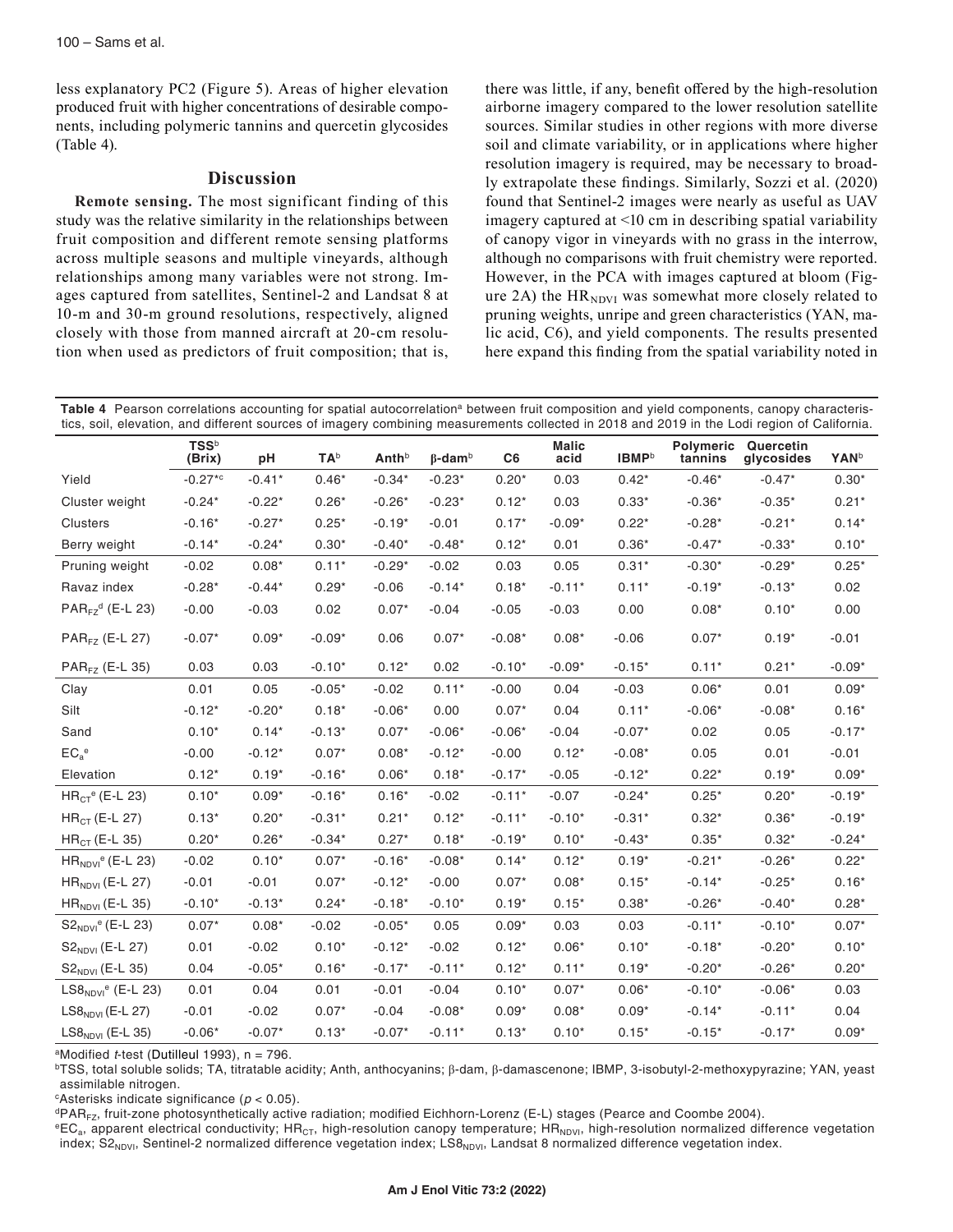

**Figure 3** Spatial variation of the normalized difference vegetation index (NDVI) derived from four sources of imagery in a vineyard (Vineyard C) in the Lodi region of California at veraison (modified Eichhorn-Lorenz [E-L] stage 35 [Pearce and Coombe 2004]) in 2019 showing (**A**) high-resolution canopy temperature (HR<sub>CT</sub>), (B) high-resolution NDVI (HR<sub>NDVI</sub>), (C) Sentinel-2 NDVI (S2<sub>NDVI</sub>), and (D) Landsat 8 NDVI (LS8<sub>NDVI</sub>). Note that the map data have been classified as quantiles (20th percentiles).

several fruit compositional parameters (Sams et al. 2022). There may be applications or time sensitive phenological stages where canopy separation from the interrow is imperative for determining vine water status, where an absolute value is necessary to calibrate with ground data, or in vineyards with native, nontilled vegetation occurring in irregular patches, but our results show that this separation may be unnecessary to describe spatial variability of vineyard canopies. Possible explanations for this scenario are that areas comprised of low vigor vines will also cause low vigor of the interrow cover crop, or that by the time of image acquisition at these phenological stages, the interrow cover crop is dead or dormant and provides a mostly bare background. It could be possible that a combination of these two explanations may actually enhance visual patterns of variability because low vigor zones contain more interrow space with soil or dead vegetation as a percentage of ground cover. The separation of nonvine signal from vine canopy is not trivial because image processing represents significant economic cost to imagery providers who then pass this on to customers. Furthermore, a major benefit of the satellite data examined here is the

high-level calibration made by those providing the imagery (NASA and ESA), although given the weak correlations between imagery values and fruit composition, viticulturists may be more interested in spatial patterns found in imagery because absolute values from vegetation indices may vary over multiple images. When compared with maps of fruit composition in these same vineyards shown by Sams et al. (2022), this finding of pattern importance may be even more relevant. With this in mind, growers interested in assessing variability of vineyards may still be better suited to use lower-resolution, publicly available imagery at no cost, rather than purchase higher resolution from vendors because the relationships between imagery and fruit composition described here were not sufficiently strong to give absolute predictive value. For more precise prediction of fruit composition from remote sensing, it is likely that alternatives such as hyperspectral imagery at high resolution may be needed, although neither the precision nor cost-effectiveness of such an approach is known at present.

Similar to our results, Carrillo et al. (2016) found that berry weight, cluster number, and NDVI were similarly aligned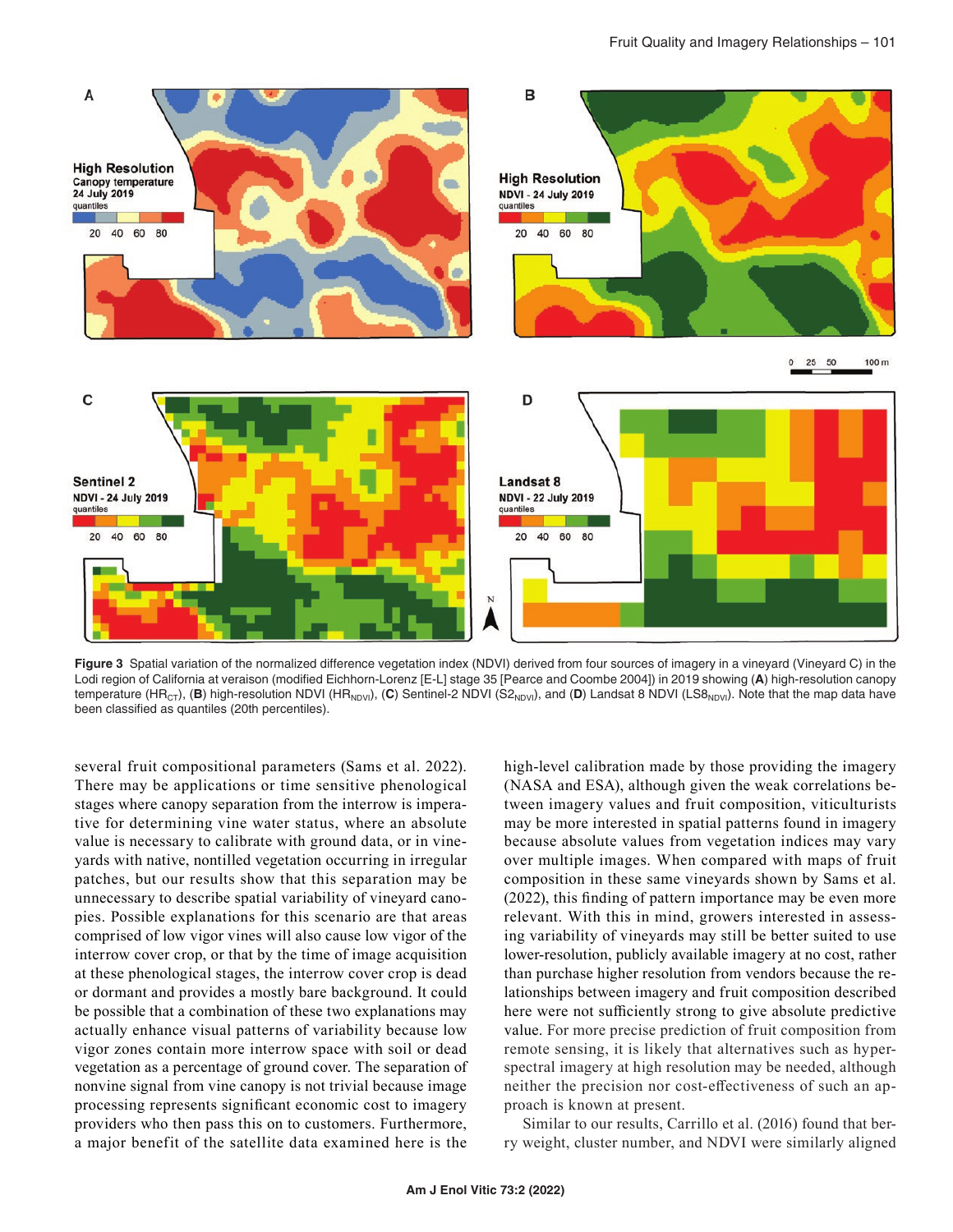along the first principal component in a similar use of PCA. Ballesteros et al. (2020) used NDVI (with other indices) from an unmanned aerial sensor and machine learning techniques to model grapevine yield in *Vitis vinifera* cv. Bobal, but found contrasting results to those presented here. The authors stated that the soil background was the primary cause for a negative relationship between yield and NDVI when interrow and shadow pixels were included in the analysis, but

when those pixels were removed, the relationship was positive immediately prior to harvest. These authors made a similar recommendation to ours, in that seasonal calibration is likely necessary for the most accurate results.

**Environmental conditions and fruit composition.** Differences in growing degree days, incoming solar radiation, precipitation, and reference evapotranspiration were likely partly responsible for differences in fruit composition among



**Figure 4** Principal component analysis (PCA) of fruit components (anthocyanins, β-damascenone, C6, malic acid, polymeric tannins, quercetin glycosides, and yeast assimilable nitrogen [YAN]), yield components (total vine yield and average berry weight by vine), and canopy characteristics (fruitzone photosynthetically active radiation [PAR<sub>FZ</sub>] and pruning weights) measured in 2018 and 2019 in four vineyards in the Lodi region of California and standardized by season ( $\mu = 0$ ,  $\sigma = 1$ ), (A) Vineyard A, (B) Vineyard B, (C) Vineyard C, and (D) Vineyard D. n = 250.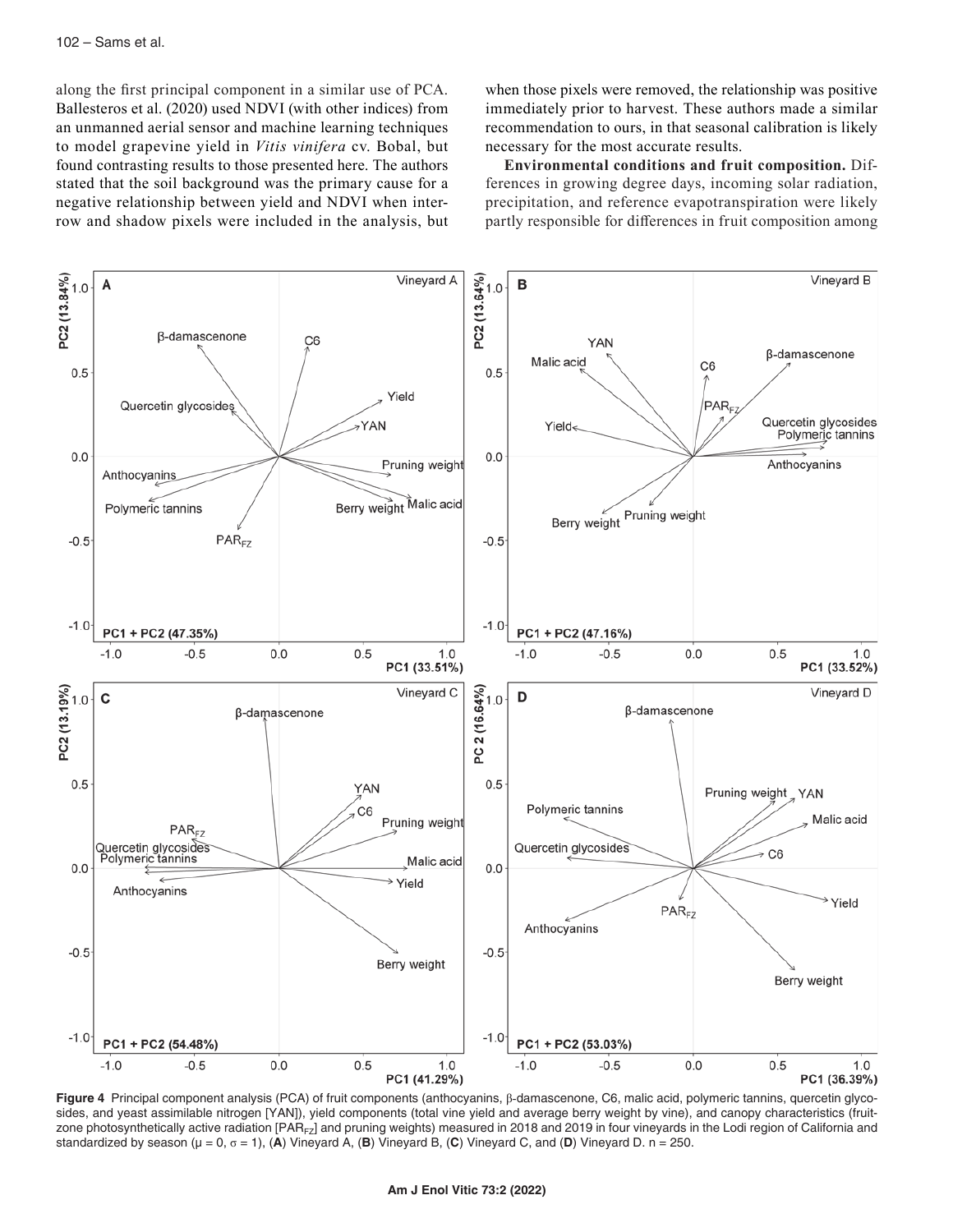the three years of study (Table 1). In 2018, dormant season precipitation (leaf fall to budbreak) was much lower than in the other dormant seasons. This difference, coupled with the slower accumulation of growing degree days in 2018 and higher incoming radiation (Table 1), may explain the large increase in anthocyanin concentration in all four vineyards from 2017 to 2018 (Van Leeuwen et al. 2009; Table 3). However, quercetin glycosides and polymeric tannins were lowest in 2018 in all four vineyards, marking a separation in development between anthocyanins and these phenolic compounds during these seasons, despite the consistent grouping apparent in Figures 2, 4, and 5. Despite the relatively cooler season, a lack of precipitation in the early season (Table 1), and only small differences in irrigation volume (Table 2), yield was also highest in 2018 in all four vineyards (Table 3).

While a case can be made that lower yield equates to an increase in some positive aspects of fruit composition, the reasons for this relationship are somewhat misunderstood (Smart and Robinson 1991). In many cases, low-yielding vines often have small canopies and leaf areas but higher  $PAR_{FZ}$ , allowing more light into the canopy interior than a vine with identical yield, larger canopies, and lower PAR<sub>FZ</sub>. Previous studies have linked light interception with fruit composition in California (e.g., Bergquist et al. 2001, Kliewer and Dokoozlian 2005), and their results complement those presented in this study. Low  $PAR_{FZ}$  was likely at least partly responsible for the relatively low values of anthocyanins, polymeric tannins, and anthocyanins in Vineyard A. Extremely high (or low) vigor may affect measurements of light interception through excessive sensor occlusion (or through direct sensor exposure in the case of low vigor). The values of IBMP and C6 are likely elevated in this vineyard due to excessive shading in the fruit zone. Given the low percentage of ambient PAR reaching the fruit zone, large clusters, and relatively high crop load on a single bilateral cordon (Tables 2 and 3), cluster occlusion may also be responsible for these results in Vineyard A (Dunn and Martin 2004). Leaf area can vary greatly between different canopy architectures, and many cultural manipulations are difficult to detect from remote sensing. Trellis design, pruning, leaf removal, irrigation, and crop load management are all parts of this complex system and contribute greatly to the decision-making process as well as to the cost of vineyard management (Jackson and Lombard 1993 and references within).

The relatively weak results from analyses of soil and topographic variables may be related to the way in which they were sampled but may also stem from the adjustment of management practices such as canopy management and irrigation, based on the highly variable soils, which can directly or indirectly influence canopy light interception (Table 4). It may also be possible that the magnitude of variability in soil and topography were insufficient to cause large differences in these vineyards and may differ in other regions or conditions. Shallow soil profiles on slopes and hillsides can produce differences in water holding capacity and lead to smaller vines compared with those on foothills or flat surfaces (Van Leeuwen et al. 2004, Jasse et al. 2021). It also may be



**Figure 5** Principal component analysis (PCA) of fruit components (anthocyanins, β-damascenone, C6, malic acid, pH, polymeric tannins, quercetin glycosides, titratable acidity [TA], total soluble solids [TSS], and yeast assimilable nitrogen [YAN]), yield components (total vine yield, average cluster weight by vine, cluster number per vine, and average berry weight by vine), canopy characteristics (fruit-zone photosynthetically active radiation [PAR $_{FZ}$ ], pruning weights, and Ravaz index), soil texture (clay, sand, and silt), apparent electrical conductivity ( $EC_a$ ), and elevation data measured in 2018 and 2019 from four vineyards (A, B, C, and D) in the Lodi region of California, aggregated and standardized ( $\mu$  $= 0$ ,  $\sigma = 1$ ) by vineyard and season. n = 1000.

responsible for the relationships between elevation, yield, and fruit composition (Figure 5), although soil horizon depths were not measured in this study. Additionally, inherent spatial variability of soil can cause drastic differences in yield and fruit quality, even over short distances, or small changes in topography (Bramley and Hamilton 2004, Bramley 2005); results presented in this study also suggest that elevation and soil texture have a significant effect on many aspects of fruit composition (Table 4). Accordingly, a more detailed investigation using measurements made down the soil profile and using a survey-grade GPS for elevation may lead to more precise understanding of soil and terrain effects.

The combination of high-density fruit composition samples and related vineyard measurements from several large commercial vineyards presented in this study can act as a guide to the industry as to which indirect or destructive measurements are truly useful in describing and predicting fruit composition. Targeted PAR measurements, pruning weights, and/or yield estimates collected from spatially distinct "quality" zones like those shown by Sams et al. (2022), compared with a few fruit composition samples taken with these zones in mind, should provide growers and wineries with a guide to the potential quality variability in a vineyard.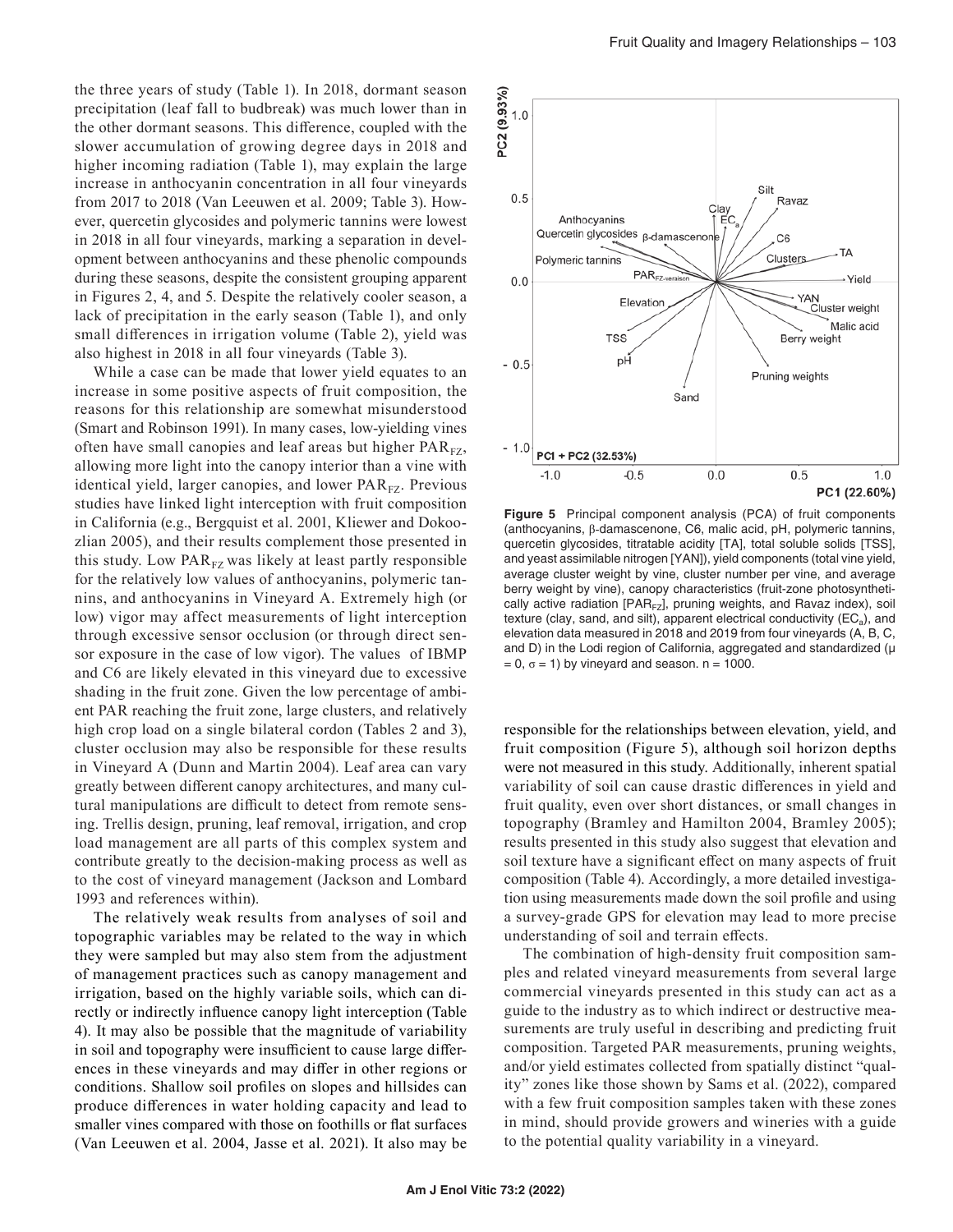# **Conclusion**

This study illustrates that remote sensing data from low resolution satellites paired with spatially targeted seasonal calibrations of yield components, pruning weights, and/or fruit composition can describe relationships between fruit composition and vegetative vigor at relatively low cost with sufficient precision to support delineation of within-vineyard zones of different vineyard performance, although additional studies may be necessary in different regions or in different conditions. If calibrations are conducted among different growing conditions and specific cultural and management practices (e.g., trellising, canopy management, water status), it should eventually be possible to model these systems with high precision and accuracy with minimal ground validation. As satellite imagery becomes more widely available and spatial and temporal resolution increases, growers will have even more options available to tailor vineyard management to specific production targets. Data products developed from these sensors, such as estimates of crop evapotranspiration or leaf area index, will also become more useful for more applications such as yield prediction, irrigation management, and environmental damage assessment. The current study may be useful to growers for reducing the costs of acquiring information about how variability affects the magnitude of fruit quality differences in vineyards. Until handheld, proximal sensors capable of detecting fruit composition are readily available at costs suitable for commercial growers and wineries, remote sensing products provide the best platform for capturing this information.

### **Literature Cited**

- Acevedo-Opazo C, Tisseyre B, Guillaume S and Ojeda H. 2008. The potential of high-resolution information to define within-vineyard zones related to vine water status. Precis Ag 9:285-302.
- Arnó J, Rosell JR, Blanco R, Ramos MC and Martínez-Casasnovas JA. 2012. Spatial variability in grape yield and quality influenced by soil and crop nutrition characteristics. Precis Ag 13:393-410.
- Ballesteros R, Intrigliolo DS, Ortega JF, Ramírez-Cuesta JM, Buesa I and Moreno MA. 2020. Vineyard yield estimation by combined remote sensing, computer vision and artificial neural network techniques. Precis Ag 21:1242-1262.
- Bergqvist J, Dokoozlian NK and Ebisuda N. 2001. Sunlight exposure and temperature effects on berry growth and composition of Cabernet Sauvignon and Grenache in the Central San Joaquin Valley of California. Am J Enol Vitic 52:1-7.
- Bramley RGV. 2005. Understanding variability in winegrape production systems 2. Within vineyard variation in quality over several vintages. Aust J Grape Wine Res 11:33-42.
- Bramley RGV and Hamilton RP. 2004. Understanding variability in winegrape production systems 1. Within vineyard variation in yield over several vintages. Aust J Grape Wine Res 10:32-45.
- Bramley RGV, Ouzman J and Boss P. 2011. Variation in vine vigour, grape yield and vineyard soils and topography as indicators of variation in the chemical composition of grapes, wine and wine sensory attributes. Aust J Grape Wine Res 17:217-229.
- Canuti V, Conversano M, Calzi ML, Heymann H, Matthews MA and Ebeler SE. 2009. Headspace solid-phase microextraction–gas

chromatography-mass spectrometry for profiling free volatile compounds in Cabernet Sauvignon grapes and wines. J Chromatogr A 1216:3012-3022.

- Carrillo E, Matese A, Rousseau J and Tisseyre B. 2016. Use of multispectral airborne imagery to improve yield sampling in viticulture. Precis Ag 17:74-92.
- Dobrowski SZ, Ustin SL and Wolpert JA. 2002. Remote estimation of vine canopy density in vertically shoot-positioned vineyards: determining optimal vegetation indices. Aust J Grape Wine Res 8:117-125.
- Dunn GM and Martin SR. 2004. Yield prediction from digital image analysis: a technique with potential for vineyard assessments prior to harvest. Aust J Grape Wine Res 10:196-198.
- Dutilleul P. 1993. Modifying the t test for assessing the correlation between two spatial processes. Biometrics 49:305-314.
- Ferreira CSS, Veiga A, Caetano A, Gonzalez-Pelayo O, Karine-Boulet A, Abrantes N, Keizer J and Ferreira AJD. 2020. Assessment of the impact of distinct vineyard management practices on soil physicochemical properties. Air, Soil and Water Res 13:1-13.
- Gesch DB, Oimoen MJ and Evans GA. 2014. Accuracy assessment of the U.S. Geological Survey National Elevation Dataset, and comparison with other large-area elevation datasets–SRTM and ASTER: U.S. Geological Survey Open-File Report 2014-1008.

Gladstones J. 1992. Viticulture and Environment. Winetitles, Adelaide.

- Gorelick N, Hancher M, Dixon M, Ilyushchenko S, Thau D and Moore R. 2017. Google Earth Engine: Planetary-scale geospatial analysis for everyone. Remote Sens Environ 202:18-27.
- Hall A, Lamb DW, Holzapfel BP and Louis JP. 2011. Within-season temporal variation in correlations between vineyard canopy and winegrape composition and yield. Precis Ag 12:103-117.
- Ibarz MJ, Ferreira V, Hernández-Orte P, Loscos N and Cacho J. 2006. Optimization and evaluation of a procedure for the gas chromatographic-mass spectrometric analysis of the aromas generated by fast acid hydrolysis of flavor precursors extracted from grapes. J Chromatogr A 1116:217-229.
- Iland P, Ewart A, Sitters J, Markides A and Bruer N. 2000. Techniques for chemical analysis and quality monitoring during winemaking. Patrick Iland Wine Promotions, Campbelltown.
- Jackson DI and Lombard PB. 1993. Environmental and management practices affecting grape composition and wine quality-a review. Am J Enol Vitic 44:409-430.
- Jasse A, Berry A, Aleixandre-Tudo JL and Poblete-Echeverría C. 2021. Intra-block spatial and temporal variability of plant water status and its effect on grape and wine parameters. Agr Water Manage 246:1006696.
- Johnson LF. 2003. Temporal stability of an NDVI‐LAI relationship in a Napa Valley vineyard. Aust J Grape Wine Res 9:96-101.
- Keller M, Mills LJ, Wample RL and Spayd SE. 2005. Cluster thinning effects on three deficit-irrigated Vitis vinifera cultivars. Am J Enol Vitic 56:91-103.
- Kliewer WM and Dokoozlian NK. 2005. Leaf area/crop weight ratios of grapevines: influence on fruit composition and wine quality. Am J Enol Vitic 56:170-181.
- Kotseridis Y, Baumes RL and Skouroumounis GK. 1999. Quantitative determination of free and hydrolytically liberated beta-damascenone in red grapes and wines using a stable isotope dilution assay. J Chromatogr A 849:245-254.